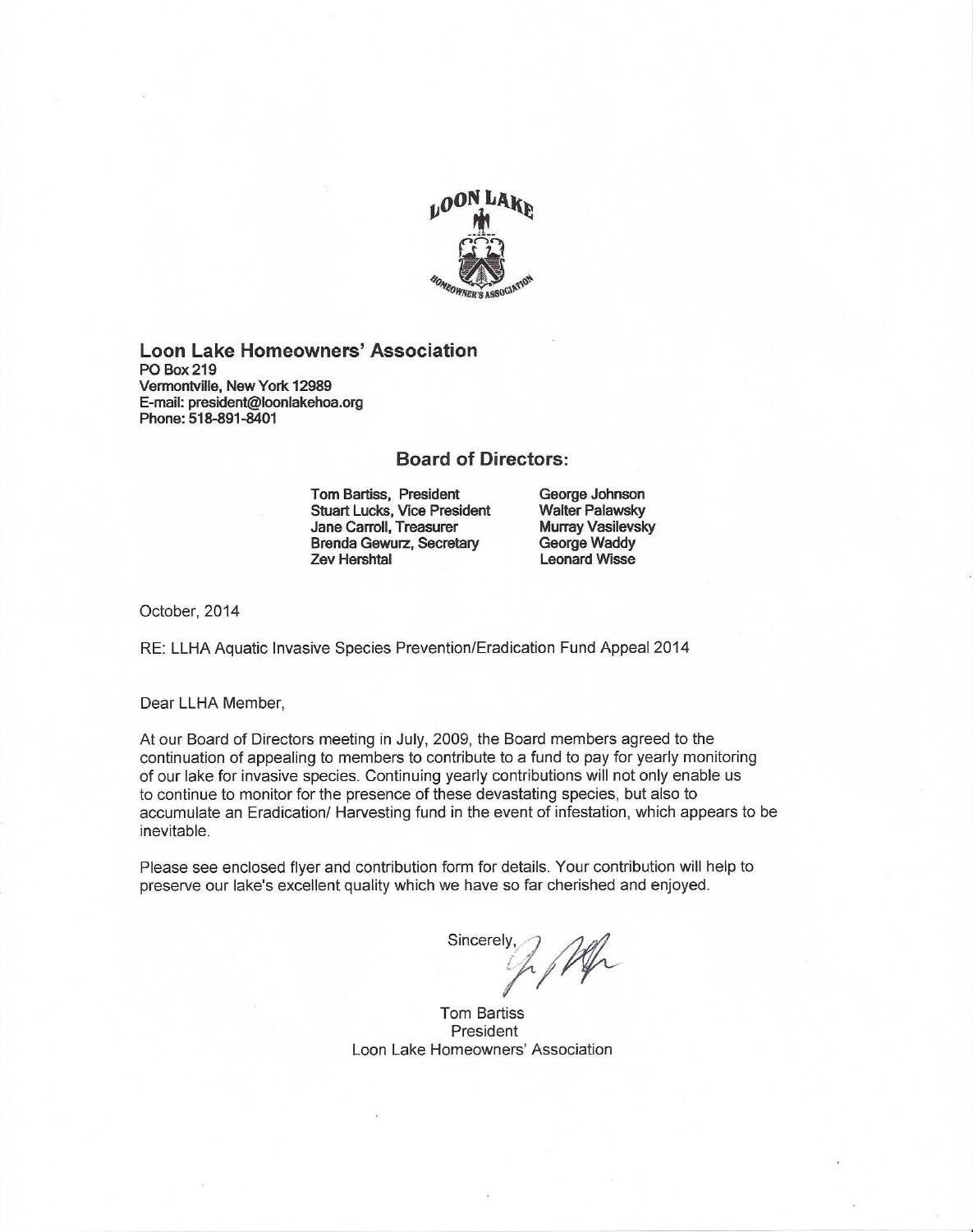# LLHA APPEAL for INVASIVE SPECIES MONITORING and HARVESTING FUND to prevent this:



### LUCKY SO FAR

A survey of Loon Lake aquatic plants conducted by Paul Smith's College Aquatic Institute this past summer revealed that no invasive species have been detected in Loon Lake. Payment for the survey's \$1000 price tag came from the LLHA Invasive species fund balance. You may recall that LLHA members resolved to conduct a \$1000 Lake surface survey each of the first 2 years of a 3 year cycle, with a \$2000 divers' survey in the  $3<sup>rd</sup>$  year at a cost of \$4000/3 years.

## **FUNDS NEEDED**

Considering the cost (\$50,000 - \$70,000/year or more) and efforts expended at nearby infected lakes to control the problem, it makes sense to do whatever we can to prevent infestation. If these exorbitant amounts were to be required from LLHA members, each membership would have to come up with about \$600/year or more for controlling the proliferation of these nuisance plants.

## **SELF INSURANCE**

There is no insurance policy to cover the potential infestation of these invasive species. Therefore our fund raising is akin to **self-insurance** So your **yearly** contribution of \$25 - \$60 or more or less, hopefully will pay for monitoring and for growing the reserve fund to pay for possible harvesting/eradication.

#### *IF WE ALL HELP A LITTLE, THE BURDEN WILL NOT BE GREAT FOR ANY ONE PROPERTY OWNER.* **Please send your contribution to LLHAA, PO BOX 219, Vermontville, NY 12989** *If you have any questions, please feel free to reach me at 518-891-8401, [tom@woodsedgeforestry.com](mailto:tom@woodsedgeforestry.com) , or talk to any Board Member. October, 2014*